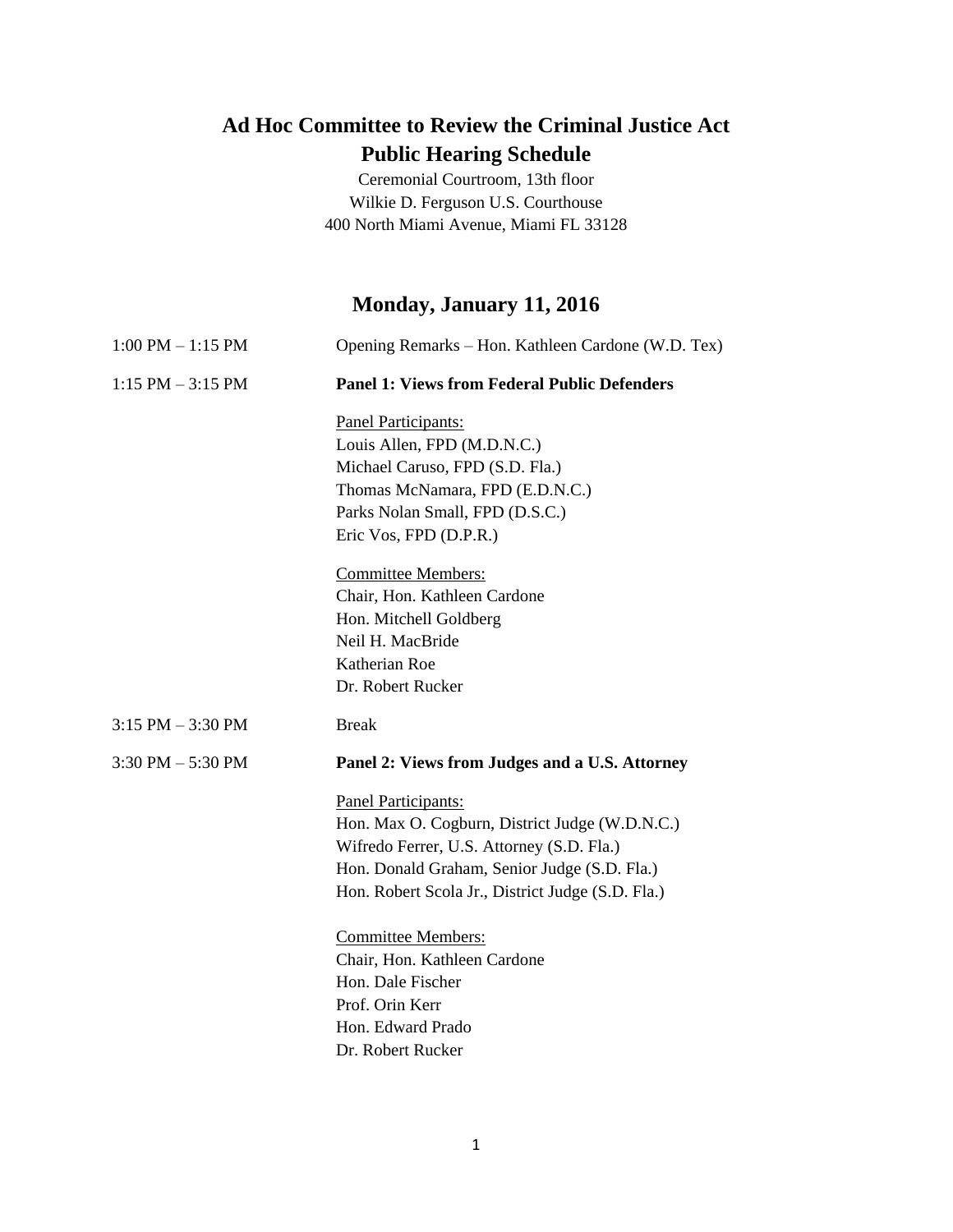## **Ad Hoc Committee to Review the Criminal Justice Act Public Hearing Schedule**

Ceremonial Courtroom, 13th floor Wilkie D. Ferguson U.S. Courthouse 400 North Miami Avenue, Miami FL 33128

#### **Tuesday, January 12th, 2016**

| $8:30 AM - 8:45 AM$   | Opening Remarks from Reuben Cahn, Hearing Chair                     |
|-----------------------|---------------------------------------------------------------------|
| $8:45 AM - 10:45 AM$  | <b>Panel 3: Views from Judges</b>                                   |
|                       | Panel Participants:                                                 |
|                       | Hon. Aida Delgado-Colon, Chief Judge (D.P.R.)                       |
|                       | Hon. John Gleeson, District Judge (E.D.N.Y.)                        |
|                       | Hon. William Matthewman, Magistrate Judge (S.D. Fla.)               |
|                       | Hon. Kathleen Williams, District Judge (S.D. Fla.)                  |
|                       | <b>Committee Members:</b>                                           |
|                       | Hearing Chair, Reuben Cahn                                          |
|                       | Chip Frensley                                                       |
|                       | Hon. Mitchell Goldberg                                              |
|                       | Hon. Edward Prado                                                   |
|                       | Hon. Reggie B. Walton                                               |
| 10:45 AM - 11:00 AM   | <b>Break</b>                                                        |
| $11:00$ AM $-1:00$ PM | <b>Panel 4: Views from a Mixed Panel</b>                            |
|                       | Panel Participants:                                                 |
|                       | Prof. Ricardo Bascuas, U. of Miami School of Law                    |
|                       | Stephen Bright, President, Southern Center for Human Rights         |
|                       | James Felman, Former CJA Panel Attorney, (M.D. Fla.)                |
|                       | Juan Milanes, Panel Attorney (D.P.R. & E.D.Va.)                     |
|                       | Sabrina Puglisi, Florida Assoc. of Criminal Defense Lawyers (FACDL) |
|                       | Jessica Salvini, Panel Attorney (D.S.C.)                            |
|                       | <b>Committee Members:</b>                                           |
|                       | Hearing Chair, Reuben Cahn                                          |
|                       | Hon. Dale S. Fischer                                                |
|                       | Chip Frensley                                                       |
|                       | Prof. Orin Kerr                                                     |
|                       | Katherian Roe                                                       |
| $1:00$ PM $- 2:00$ PM | Lunch Break                                                         |